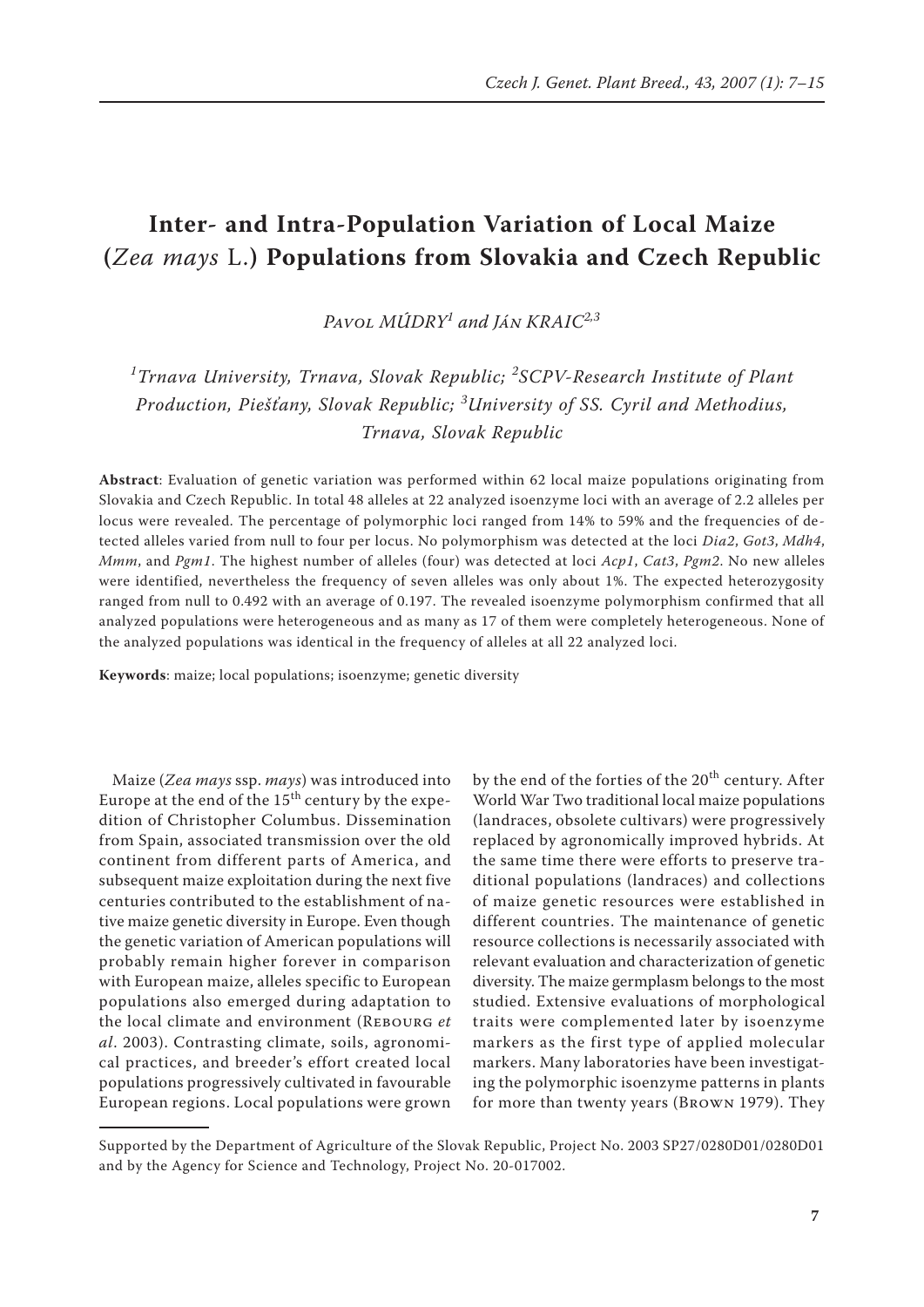have found massive application in maize studies to survey adapted and exotic populations (Kahler *et al*. 1986; Rebourg *et al*. 2001), historically important lines (Smith *et al*. 1985), races (Goodman & STUBER 1983; PFLÜGER & SCHLATTER 1996), and other populations (Lefort-Buson *et al*. 1991). Recent development in molecular biology methods influenced also the concept of maize populations and maize genetic resource evaluation where DNAbased markers are frequently used, mainly RFLPs (Melchinger *et al*. 1991; Messmer *et al*. 1992; Gauthier *et al*. 2002), AFLPs (Marsan *et al*. 1998), and SSRs (Heckenberger *et al*. 2002).

The power of isoenzyme and DNA markers to evaluate genetic diversity within and among populations is certainly different. DNA loci definitely contain greater variation and discrimination ability. The total number of alleles and overall diversity detected by isoenzymes is lower but the magnitude of population differentiation, relative to the total diversity, should be similar for isoenzymes and RFLPs (DUBREUIL & CHARCOSSET 1998). This supports that isoenzyme loci are driven by similar evolutionary forces and are neutral. For these reasons the starch gel electrophoresis of maize isoenzymes is still widely used for several purposes. Moreover, it is the basic, relatively simple, and inexpensive tool for the analysis of genetic variation within and among maize populations including local populations – landraces (Kahler *et al*. 1986). Moreover, segregating isoenzyme loci in maize appeared to provide effective means for the identification of genomic regions influencing an important phenotypic characteristic. EDWARDS *et al*. (1987) explained 8–40% of the phenotypic variation in quantitative traits by cumulative effects of allozyme loci. Linkages between some isoenzyme loci and important quantitative agronomical traits were published by ZLOKOLICA and Milošević (2001).

Such a tool was also used in the study of local maize populations originating from Slovakia and Czech Republic, considering that scientists, breeders, curators, and other enthusiasts have collected local populations in the last fifty or sixty years for further exploitation in breeding and conservation. Collected seed samples have usually been multiplied and evaluated by morphological traits according to national and international descriptors.

Therefore the aims of this study were: (i) to perform the quantitative and qualitative isoenzyme

evaluation of diversity of original Slovak and Czech local maize populations as the first study of this type for populations originating from this territory, (ii) to identify new or rare isoenzyme alleles in these populations, (iii) to analyse intra- and inter-population variation within local populations, and (iv) to determine relatedness among local populations.

## **MATERIAL AND METHODS**

A total of 62 local populations of maize (*Zea mays*  L.) from the collection of maize genetic resources were analyzed. They were collected in different regions of Slovakia and Czech Republic and they were provided for analyses by the curator of the maize genetic resource collection (Sempol Holding Inc., Trnava). Our study was based on the analysis of twenty individuals per population originating from bulked seed samples. Bulks were generated by multiplication where the rules for the effective size of heterogenic local populations were taken into account as described by Ryšavá (1997).

Analyses were performed by horizontal starch gel electrophoresis according to CARDY *et al.* (1980), Stuber *et al*. (1988), Greneche and Giraud (1989), Bourgoin-Greneche and Lallemand (1993), and Bourgoin-Greneche *et al*. (1998). Twenty individual seeds were used for isoenzyme extraction and analysis. Seeds were randomly sampled from seed bulks representing maintained accessions.

Variation within each population was profiled at 22 loci of 11 isoenzymes: acid phosphatase (ACP, E.C. 3.1.3.2), alcoholdehydrogenase (ADH, E.C. 1.1.1.1), catalase (CAT, E.C. 1.11.1.6), diaphorase (DIA, E.C. 1.6.99.2), β-glucosidase (GLU, E.C. 3.2.1.21), glutamateoxaloacetatetransaminase (GOT, E.C. 2.6.1.1), isocitratedehydrogenase (IDH, E.C. 1.1.1.42), malatedehydrogenase (MDH, E.C. 1.1.1.37), 6-phosphogluconatedehydrogenase (PGD, E.C. 1.1.1.44), phosphoglucoisomerase (PGI, E.C. 5.3.1.9), and phosphoglucomutase (PGM, E.C. 2.7.5.1). Alleles at observed loci were classified according to their migration characteristics in starch gel. The null recessive alleles were labelled with *n*. *Mmm* is a modified locus the alleles of which affect the migration of certain MDH bands (GOODMAN et al. 1980; Newton & Schwartz 1980).

The expected heterozygosity as unbiased estimate was calculated according to Nei (1972). The genetic relatedness within populations was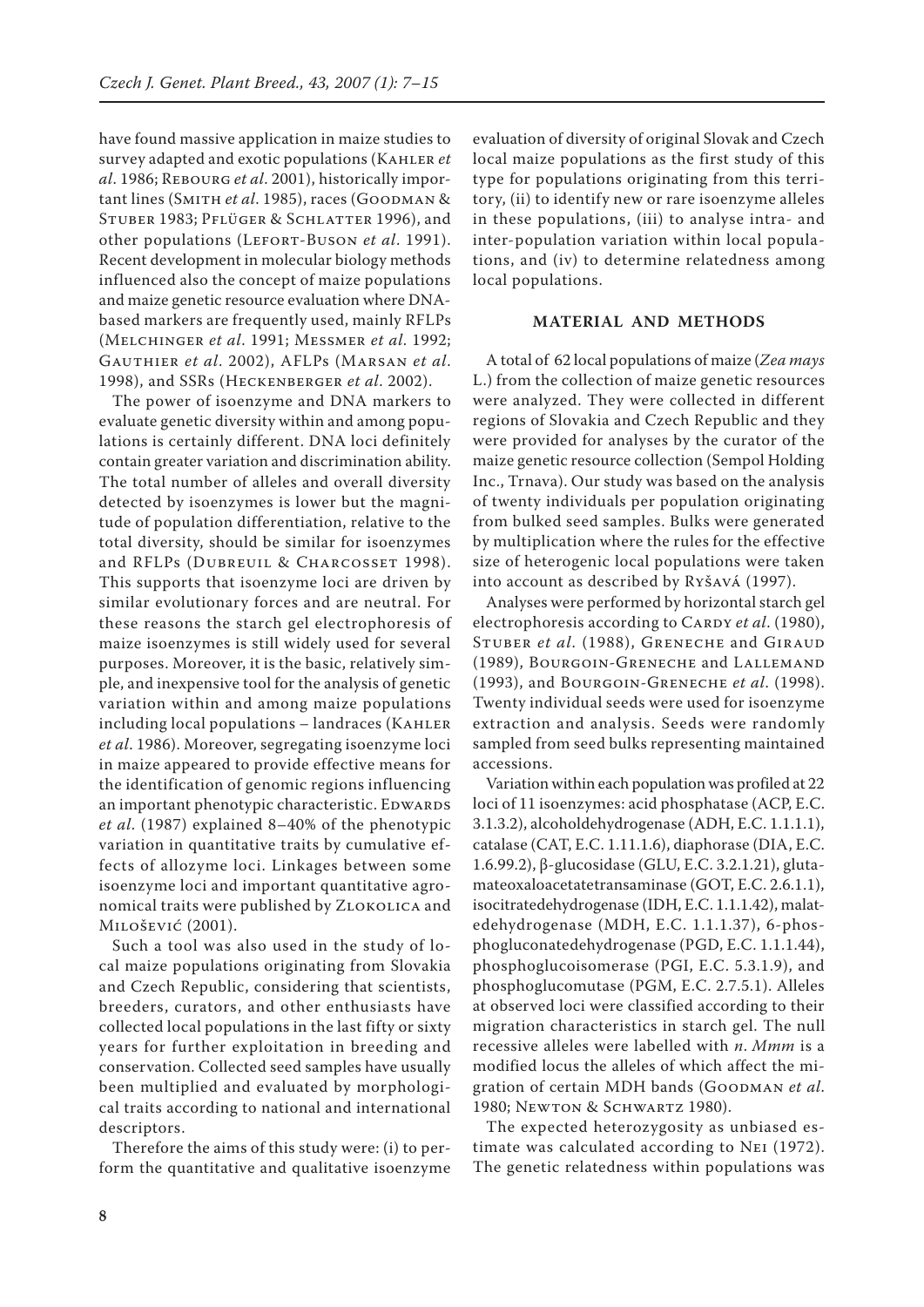evaluated by hierarchic cluster analysis using the statistical software package SPSS for Windows 8.0.1. (SPSS Inc.).

## **RESULTS AND DISCUSSION**

In total 48 alleles at 22 analyzed isoenzyme loci with an average of 2.2 allele per locus were revealed across 62 local maize populations. This characteristic, i.e. the number of alleles per locus, should be considered as the basic quantitative trait of genetic diversity specific to any population. The studied local maize populations do not seem exceptional at the first sight. The average number of alleles per locus seems less variable than the same parameter in maize populations originating from other regions, e.g. south-western China (3.7 alleles per locus) (Lu *et al*. 2002), USA (2.8) (Kahler *et al*. 1986), Bolivia (5.2) (Goodmann & Stuber 1983), or Mexico (7.1) (Doebley *et al*. 1985). However, it should be emphasized that the results of our and above-mentioned studies were obtained by the analysis of different numbers of populations and individuals within them, and different and more or less compatible loci, which affects the comparison of genetic variation. Populations possessing a high range of alleles and a high average number of alleles per locus are generally considered as germplasms valuable for the broadening of genetic variation in modern maize. Germplasms coming from the centre of origin and adjacent areas are traditionally regarded as reservoirs of high inherent genetic variation. The study of Matsuoka *et al*. (2002) indicated that the high genetic diversity of maize arose as single domestication in highlands of southern Mexico, which supports high isoenzyme variation of these populations (Doebley *et al*. 1985; Goodmann & Stuber 1983). Other factors also influence the incidence of a higher number of alleles in populations originating from outside of the centre of origin, e.g. growing of populations instead of hybrids, small-scale farming systems, and self-seed generation. On the contrary, reasons for lower genetic variation can be recent founding of the population from a small number of individuals, reduction of population size, restricted gene flow among populations (HEYWOOD & FLEMING 1986) as well as later introduction of maize into a specific region, large area management of growing and mass seed production for a long time, and more active maintenance of homogeneity in the fields. Local population improvement by recurrent

selection also increases the frequency of favourable alleles and reduces overall variation. Such an effect of recurrent and reciprocally recurrent selection in maize was described at the isoenzyme and RFLP loci (Stuber *et al*. 1982; Labate *et al*. 1999; Pinto *et al*. 2003). Discrepant variation between maize populations of different origin may also be a consequence of small sample size collected (REEDY et al. 1995) and founder effects (Doebley *et al*. 1983). Based on the quantitative evaluation of isoenzyme diversity of the Slovak and Czech local maize populations they appertain into the range of populations originating from other areas. This is confirmed for instance by the studies of Brazilian and other tropical maize populations where average numbers of alleles per loci were lower than within our populations – 1.6 and 2.0–2.4, respectively (Gimenes & Lopes 2000; Pinto *et al*. 2003). This parameter is also generally affected (decreased) by a low number of analyzed populations (DUBREUIL & CHARCOSSET 1998).

Another approach to evaluate the isoenzyme variation of populations is a qualitative one, i.e. individual allele occurrence. Different numbers and types of alleles were detected in our study at the analyzed loci *Acp1* (alleles 2, 3, 4, 6), *Adh1* (4, 6), *Cat3* (7, 9, 12, n), *Dia1* (8, 12), *Dia2* (4), *Glu1* (1, 2, 6–7), *Got1* (4, 6), *Got2* (2, 4), *Got3* (4), *Idh1* (4, 6), *Idh2* (4, 6), *Mdh1* (1, 6, 10.5), *Mdh2* (3, 6), *Mdh3* (16, 18), *Mdh4* (12), *Mdh5* (12, 15), *Mmm* (M), *Pgd1* (2, 3.8), *Pgd2* (2.8, 5), *Pgi1* (2, 4, 5), *Pgm1* (9), and *Pgm2* (1, 3, 4, 8), i.e. 77% of the analyzed loci were polymorphic. The percentage of polymorphic loci ranged from 14% in local populations Vrbové and Chynorany to 59% in local population No. 92. The frequencies of detected alleles varied from null to four per locus (Figure 1). No polymorphism was detected at the loci *Dia2*, *Got3*, *Mdh4*, *Mmm*, and *Pgm1*. Reversely, the highest number of alleles (four) was detected at three loci (*Acp1*, *Cat3*, *Pgm2*). The frequency of some alleles was only about 1%. Even though only a limited number of local populations was analyzed, i.e. seven, 15% of rare alleles were revealed. The occurrence of such rare, low-frequented alleles, e.g. *Acp1*:*3*, *Acp1*:*6*, *Cat3*:*n*, *Mdh1*:*1*, and others could be interesting mainly from the forensic and genetic point of view. The frequencies of alleles in the Slovak and Czech local populations were compared with relevant results reported in Bolivian, (GOODMAN & Stuber 1983), European, Asian (Lavergne 1988; Lefort-Buson *et al*. 1991), Spanish (Revilla *et*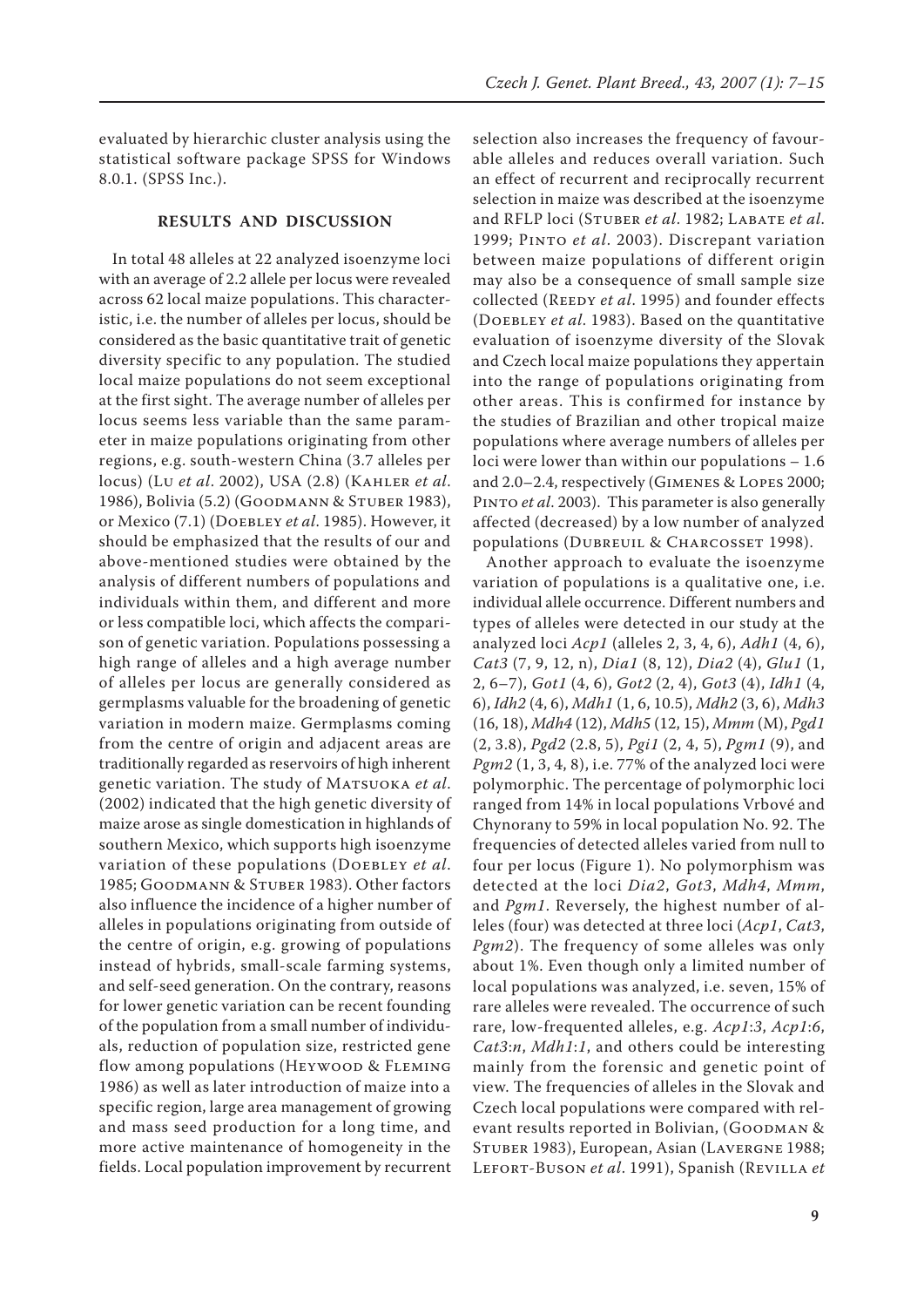

Figure 1. Frequency of alleles in 62 local maize populations

*al*. 1998), U.S. (Kahler *et al*. 1986), and southwestern Chinese (Lu *et al*. 2002) maize populations. According to those results neither new allele nor special distinctness was revealed in our study. Nevertheless, differences were observed in the frequency of alleles. The low frequency of allele *Acp1:3* (1.5%) in our populations is similar to Spanish (Lefort-Buson *et al*. 1991) and other European populations (Llaurado *et al*. 1993) and very different from the frequency of this allele in western African (Sanou *et al*. 1997), south-western U. S. (Doebley *et al*. 1988), and Brazilian (Gimenes & Lopes 2000) ones. The almost identical status in comparison with those populations was in the frequency of allele *Mdh1:1*, less frequented was allele *Mdh5:15* and more frequented was allele *Pgd1:2*.

The highest internal isoenzyme homogeneity was detected within the local population Čerhov, which contains only 6 different isoenzyme lines. On the



Figure 2. The divergence in intra-population heterogeneity of selected local populations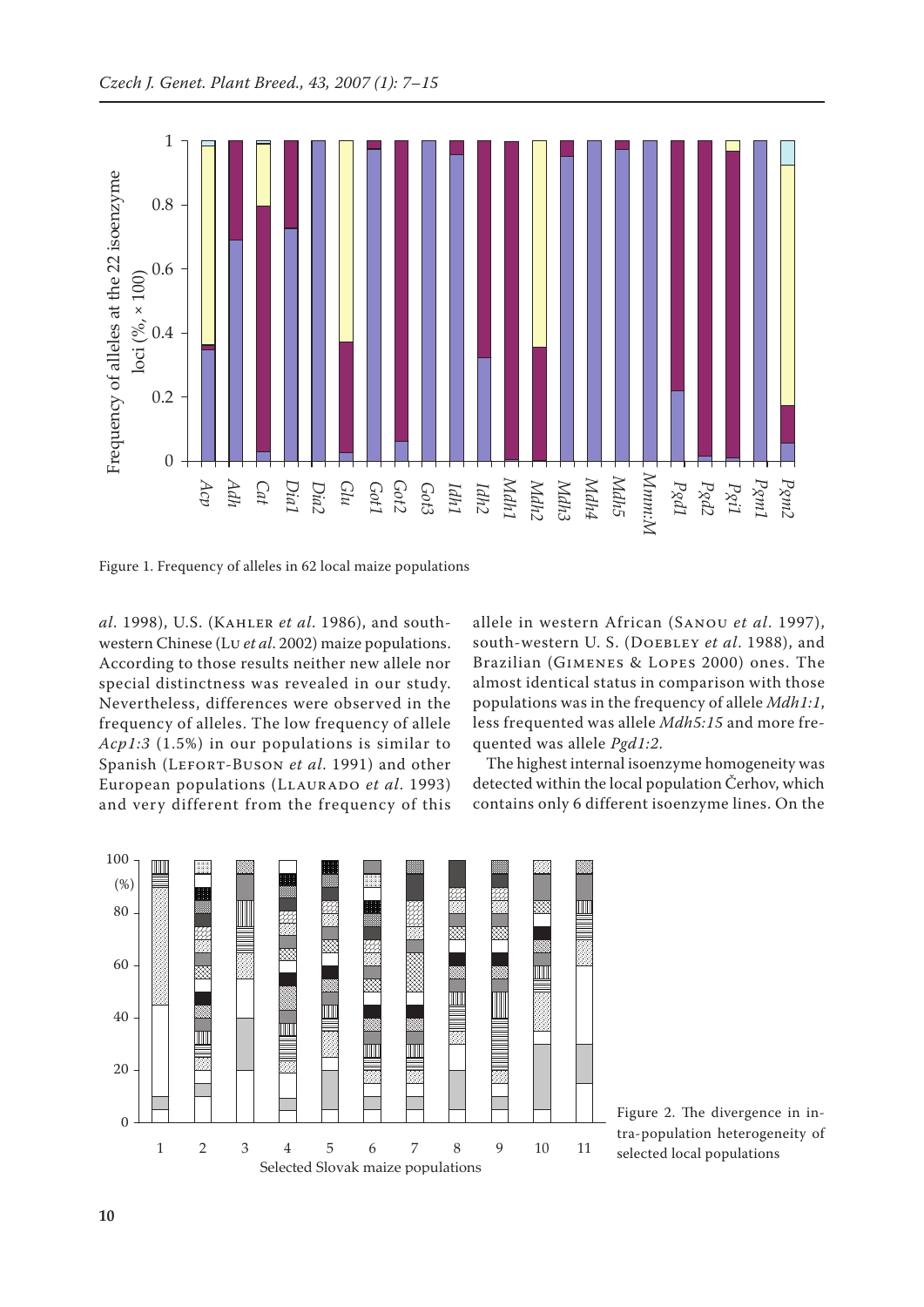contrary, as many as 17 maize populations (27.4% of all analyzed ones) were completely heterogeneous, i.e. each of twenty individual grains revealed different isoenzyme patterns (samples in Figure 2). Prevalence of populations with higher heterogeneity and tendency to increase intra-population variation is an understandable trait of maize. A very significant factor in the process of increasing or decreasing the intra-population variation is the relation between native tendency of maize to increase its heterogeneity as open-pollinated species and antagonistic effort of breeder. It is a very important feature mainly for local populations grown in developing countries where they are not cultivated yet and selection for homogeneity has lagged behind. High heterogeneity within the analyzed Slovak and Czech local populations could be an effect of grower practices and isolation distances used in the years 1950–1970.

The expected heterozygosity (*He*) revealing both allele numbers and allele frequencies ranged from null to 0.492 (locus *Acp1*) with an average of 0.197 (Table 1), which is less than average *He* in southwestern Chinese (0.29) (Lu *et al*. 2002), U.S. (0.46) (Kahler *et al*. 1986), Bolivian (0.23) (Goodmann & Stuber 1983) or Mexican (0.21) (Doebley *et al*. 1985) but similar to Brazilian (0.195) (Gimenes & Lopes 2000) populations. Considering that 15% of alleles were rare in the Slovak and Czech local populations a lower level of heterozygosity is explainable by this fact.

The revealed isoenzyme polymorphism in our local populations confirmed that all of them are heterogeneous. The analyses also showed that none of the analyzed populations was identical in the frequency of alleles at all 22 analyzed loci.



Table 1. Genetic variation at 22 loci in 62 Slovak and Czech local populations

| Locus                 | $H_e^*$      | $H_{\rm o}$      | Locus            | $H_e^*$      | $H_{\rm o}$  |
|-----------------------|--------------|------------------|------------------|--------------|--------------|
| Acp1                  | 0.492        | 0.341            | Mdh1             | 0.010        | 0.001        |
| Adh1                  | 0.427        | 0.299            | Mdh <sub>2</sub> | 0.458        | 0.334        |
| Cat <sub>3</sub>      | 0.373        | 0.121            | Mdh <sub>3</sub> | 0.093        | 0.044        |
| Dia1                  | 0.397        | 0.233            | Mdh4             | $\mathbf{0}$ | $\mathbf{0}$ |
| Dia2                  | $\mathbf{0}$ | 0                | Mdh5             | 0.053        | $\mathbf{0}$ |
| Glu1                  | 0.485        | 0.102            | Mmm              | $\mathbf{0}$ | $\mathbf{0}$ |
| Got1                  | 0.049        | 0.046            | Pgd1             | 0.342        | 0.139        |
| Got2                  | 0.115        | $\mathbf{0}$     | Pgd2             | 0.030        | $\mathbf{0}$ |
| Got3                  | $\mathbf{0}$ | $\boldsymbol{0}$ | Pgi1             | 0.077        | 0.017        |
| Idh1                  | 0.082        | 0.027            | Pgm1             | $\mathbf{0}$ | $\mathbf{0}$ |
| Idh2                  | 0.437        | 0.252            | Pgm2             | 0.411        | 0.097        |
| Mean $H$ <sub>e</sub> | 0.197        |                  |                  |              |              |
| $Mean H$ <sub>o</sub> | 0.093        |                  |                  |              |              |
|                       |              |                  |                  |              |              |

\*unbiased estimate according to Nei (1972)

*H<sub>o</sub>* – observed heterozygosity

The isoenzyme occurrence was different across all local populations and showed the presence of a variable number of involved isoenzyme genotypes and phenotypes (Figure 3).

Graphical presentation of diversity among populations (Figure 4) confirms the more or less compact branching of individuals of randomly chosen five local populations. Individuals from different populations were clustered into common groups. A dendrogram shows intra- and inter-population isoenzyme diversity and heterotic groups which

Figure 3. Distribution of isoenzyme heterogeneity within 62 analyzed maize local populations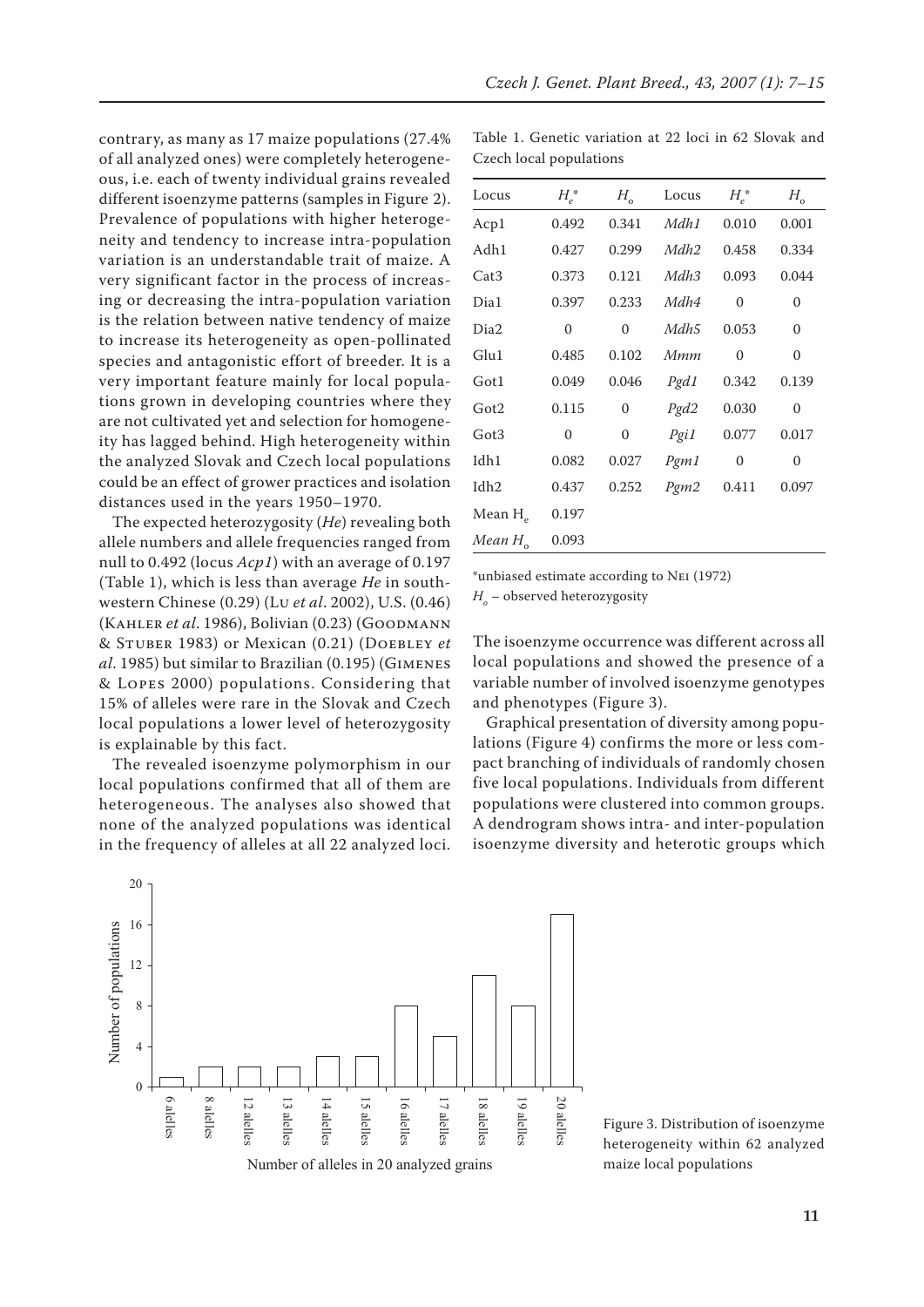|                                |                                | 0                                                | 5                | 10                       | 15 | 20                            | 25                 |
|--------------------------------|--------------------------------|--------------------------------------------------|------------------|--------------------------|----|-------------------------------|--------------------|
| Line                           | No.                            | +---------                                       |                  | --------+                |    | ---------+----------+-------+ |                    |
| Pezinok                        | - 8                            | $-+$                                             |                  |                          |    |                               |                    |
| Kazimír                        | 30                             | $-+$                                             |                  |                          |    |                               |                    |
| Kazimír                        | 31                             | $-+$                                             |                  |                          |    |                               |                    |
| Pezinok                        | 16                             | $- + - +$                                        |                  |                          |    |                               |                    |
| Kazimír                        | 46                             | $+ - - - - - +$<br>$-+$                          |                  |                          |    |                               |                    |
| Kazimír<br>Kazimír             | 33<br>34                       | $- + - +$<br>$-+$ I                              | Ι<br>I           |                          |    |                               |                    |
| Pezinok                        | - 9                            | $- + - +$                                        | $+ - +$          |                          |    |                               |                    |
| Kazimír                        | 36                             | $-+$                                             | I.<br>I          |                          |    |                               |                    |
| Pezinok                        | - 6                            | $-+ - - - +$                                     | I.<br>I          |                          |    |                               |                    |
| Pezinok                        | 7                              | $-+$<br>I                                        | I.<br>I          |                          |    |                               |                    |
| Pezinok<br>Pezinok             | $\overline{2}$<br>$\mathbf{3}$ | $-+-+$ +---+ I<br>$-+ + - +$                     | I                |                          |    |                               |                    |
| Pezinok                        | - 5                            | $-+-+$ I                                         | I                |                          |    |                               |                    |
| Pezinok                        | 11                             | $-+$<br>I                                        | I                |                          |    |                               |                    |
| Pezinok                        | $\mathbf{1}$                   | $-+-+$ I                                         | I                |                          |    |                               |                    |
| Pezinok                        | $\overline{4}$                 | $-+$ I I                                         | $+$              | $^{+}$                   |    |                               |                    |
| Pezinok                        | 18                             | $- + + - +$                                      | I                | I                        |    |                               |                    |
| Pezinok<br>Pezinok             | 19<br>13                       | $- + - +$<br>$-+$ I                              | Ι<br>Ι           | I<br>I                   |    |                               |                    |
| Pezinok                        | 17                             | $--- +$                                          | I                | I                        |    |                               |                    |
| Kazimír                        | 39                             | $-+$                                             | Ι                | Ι                        |    |                               |                    |
| Kazimír                        | 40                             | $-+---+$                                         | Ι                | I                        |    |                               |                    |
| M.Lieskové 25                  |                                | $-+$<br>Ι                                        | I                | I                        |    |                               |                    |
| M.Lieskové 26                  |                                | I<br>$-+$                                        | Ι                | I                        |    |                               |                    |
| M.Lieskové 23<br>M.Lieskové 27 |                                | $-+$<br>$-+$<br>Ι                                | $+ - - - - +$    | I<br>I                   |    |                               |                    |
| M.Lieskové 21                  |                                | $-+ - +$ I                                       |                  | Ι                        |    |                               |                    |
| Pezinok                        | 15                             | $-+ + - +$                                       |                  | I                        |    |                               |                    |
| Pezinok                        | 10                             | $-+$ I                                           |                  | I                        |    |                               |                    |
| M.Lieskové 24                  |                                | $- + - +$                                        |                  | $+$                      |    |                               | - +                |
| M.Lieskové 20                  |                                | $-+$                                             |                  | I                        |    |                               | I                  |
| M.Lieskové 22<br>Pezinok       | 14                             | $-+$<br>$-+$                                     |                  | I<br>Ι                   |    |                               | I<br>I             |
| Malá Tŕňa                      | 58                             | $- + - +$                                        |                  | I                        |    |                               | I                  |
| Malá Tŕňa                      | 62                             | $-+ + - +$                                       |                  | Ι                        |    |                               | I                  |
| Pezinok                        | 12                             | $-+-+$ I                                         |                  | I                        |    |                               | I                  |
| Malá Tŕňa                      | 63                             | $-+$<br>Ι                                        |                  | Ι                        |    |                               | I                  |
| Malá Tŕňa<br>Malá Tŕňa         | 50<br>52                       | $-+$<br>$+ -$<br>$-+ - + \quad \underline{\top}$ |                  | I<br>- +<br>I<br>Ι       |    |                               | I<br>I             |
| Kazimír                        | 48                             | $-+$ I I                                         |                  | I<br>Ι                   |    |                               | I                  |
| Malá Tŕňa                      | 56                             | $-+$ I I                                         |                  | I<br>I                   |    |                               | I                  |
| Kazimír                        | 44                             | $-+ + - +$                                       |                  | I<br>I                   |    |                               | $\mathbbm{I}$      |
| Kazimír                        | 41                             | $-+$ I                                           |                  | I<br>I                   |    |                               | I                  |
| Kazimír<br>Kazimír             | 45                             | $- + - +$                                        |                  | I<br>I                   |    |                               | I<br>$\mathbbm{I}$ |
| M.Lieskové 29                  | 32                             | $-+$ I<br>$-- +$                                 |                  | $+ \cdot$<br>$^{+}$<br>I |    |                               | I                  |
| Malá Tŕňa                      | 59                             | $-+$                                             |                  | I                        |    |                               | I                  |
| Malá Tŕňa                      | 61                             | $- + - +$                                        |                  | I                        |    |                               | I                  |
| Kazimír                        | 42                             | $-+$ +---+                                       |                  | I                        |    |                               | I                  |
| Kazimír                        | 47                             | $-+$ I                                           | I                | I                        |    |                               | I                  |
| Malá Tŕňa<br>Kazimir           | 54<br>43                       | $- + - +$<br>$-+$                                | I<br>I           | I<br>I                   |    |                               | I<br>I             |
| Malá Tŕňa                      | 55                             | $-+$                                             | $+ -$<br>$----+$ |                          |    |                               | I                  |
| Malá Tŕňa                      | 53                             | $-+$                                             | I                |                          |    |                               | I                  |
| Malá Tŕňa                      | 60                             | $---+$ I<br>$-+$                                 |                  |                          |    |                               | I                  |
| Malá Tŕňa                      | 49                             | $-+$<br>I I                                      |                  |                          |    |                               | I                  |
| Malá Tŕňa<br>Kazimír           | 57<br>38                       | $+ - +$<br>$-+$<br>$-+$                          |                  |                          |    |                               | I<br>I             |
| Malá Tŕňa                      | 51                             | I<br>$-+-+$ I                                    |                  |                          |    |                               | I                  |
| M.Lieskové 28                  |                                | $-+ + -+$                                        |                  |                          |    |                               | I                  |
| Kazimír                        | 37                             | $-+$ I                                           |                  |                          |    |                               | I                  |
| Kazimír                        | 35                             | $--- +$                                          |                  |                          |    |                               | I                  |
| Breznica                       | 66                             | $-+$                                             |                  |                          |    |                               | I                  |
| Breznica<br>Breznica           | 72<br>68                       | $- + - +$<br>-+ I                                |                  |                          |    |                               | I<br>I             |
| Breznica                       | 70                             | $-+$ +---+                                       |                  |                          |    |                               | I                  |
| Malá Tŕňa                      | 64                             | $- + - +$                                        | Ι                |                          |    |                               | Ι                  |
| Malá Tŕňa                      | 65                             | $\mathbb{I}$<br>$-+$                             | I                |                          |    |                               | I                  |
| Breznica                       | 67                             | -+ I                                             | $+$              |                          |    |                               | - +                |
| Breznica                       | 80                             | $- + - +$                                        | Ι                |                          |    |                               |                    |
| Breznica<br>Breznica           | 71<br>75                       | -+<br>$-+ - - - +$                               | I<br>Ι           |                          |    |                               |                    |
| Breznica                       | 76                             | $^{++-+}$<br>$-+$                                |                  |                          |    |                               |                    |
| Breznica                       | 69                             | $-+-+$ I                                         |                  |                          |    |                               |                    |
| Breznica                       | 73                             | $- + + - +$                                      |                  |                          |    |                               |                    |
| Breznica                       | 78                             | $-+$ I                                           |                  |                          |    | Figure 4. Cl                  |                    |
| Breznica<br>Breznica           | 79<br>74                       | $- + - +$<br>$-+$                                |                  |                          |    | 5 selected loc                |                    |
| Breznica                       | 77                             | $-+$                                             |                  |                          |    | Kazimír, Mal                  |                    |
|                                |                                |                                                  |                  |                          |    |                               |                    |

ustering of isoenzyme phenotypes among cal populations (Pezinok, Moravské Lieskové, Kazimír, Malá Tŕňa, and Breznica)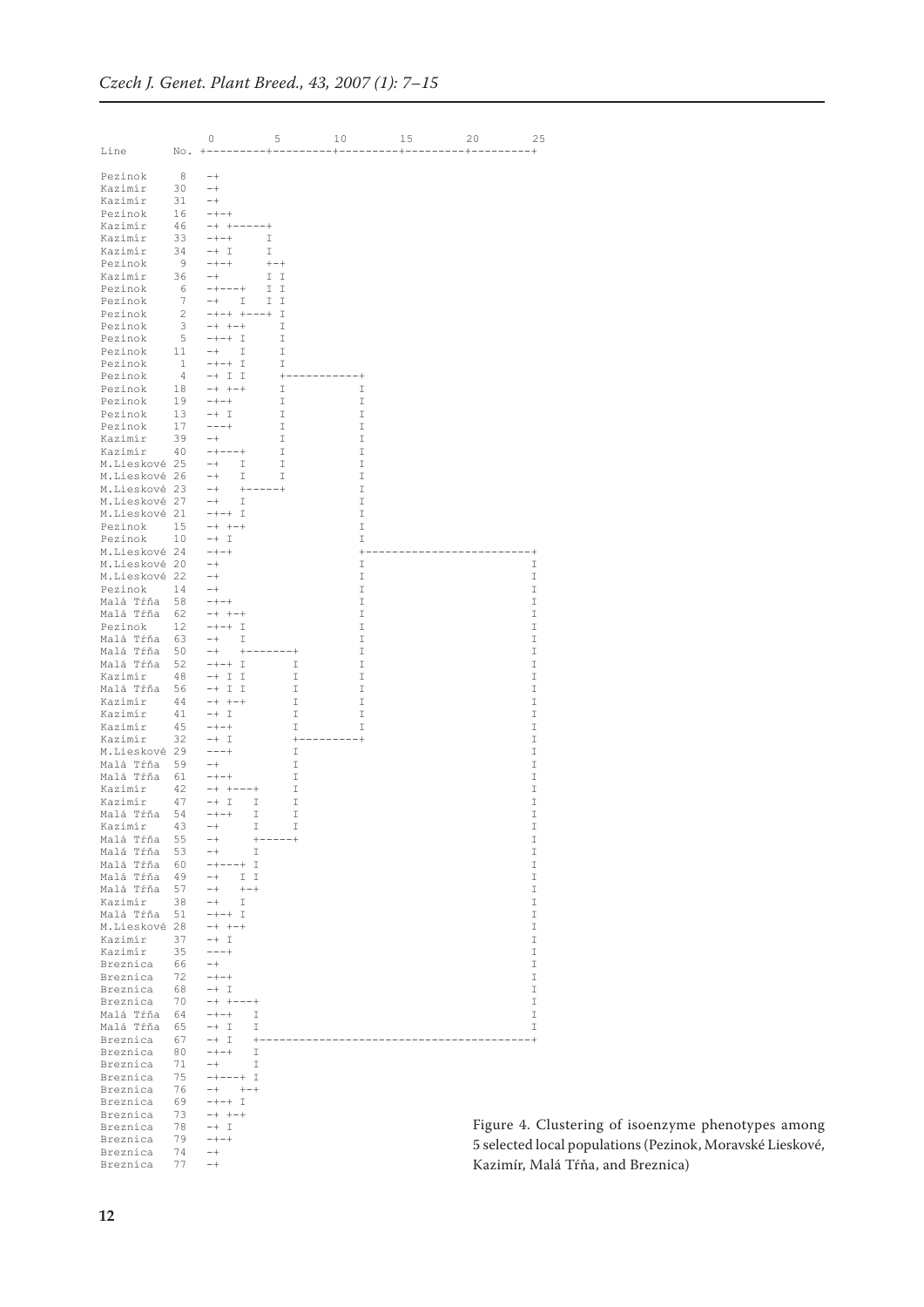

Figure 5. Drawing of inter-location distances between the places of local population origins (distances in kilometres)

should be consequently used in hybrid breeding. The pedigree of populations was unknown. Nevertheless, the grouping of populations reflects geographic (microgeographic) relations between them. Individuals in the framework of populations Pezinok, M. Lieskové, and Breznica are grouped more tightly and these populations are more evidently separated from the others. Individuals from the populations Malá Tŕňa and Kazimír were more or less mixed together in the dendrogram composition, which could correspond to a small distance between places where these populations were collected (Figure 5) due to gene flow between both near located places caused by the transfer of genetic variability by farmers.

The Slovak and Czech local populations of maize represent original ecotypes of this crop which are not grown in agricultural practice at the present time. They can serve as valuable biological materials for experimental research and also for breeding. Presented results show high genotypic (phenotypic) variation within analyzed local maize populations. All populations have a different composition at isoenzyme loci, nevertheless no new unknown allele was found. We believe that the proteomic classification of local populations by an isoenzyme analysis could increase interest in their utilization in research, breeding programmes, European maize landraces survey and database.

## **R e f e r e n c e s**

- Bourgoin-Greneche M., Lallemand J. (1993): Electrophoresis and Its Application to the Description of Varieties. A presentation of the Techniques Used by GEVES. GEVES, Guyancour, 1–63.
- Bourgoin-Greneche M., Lallemand J., Pouget R. (1998): Technical Reference Manual for the Isoenzymatic Analysis of Maize. GEVES, Guyancourt.

Brown A.H.D. (1979): Enzyme polymorphism in plant population. Theoretical Population Biology, **15**:1–42.

- Cardy B.J., Stuber C.W., Goodman M.M. (1980): Techniques for Starch Gel Electrophoresis of Enzymes from Maize (*Zea mays* L.). Institute of Statistics Mimeograph Series No. 1317, North Carolina State University, Raleigh.
- Doebley J.E., Goodman M.M., Stuber C.W. (1983): Isozyme variation in maize from the south western United States: taxonomic and anthropological implications. Maydica, **28**: 97–120.
- Doebley J.E., Goodman M.M., Stuber C.W. (1985): Isozyme variation in the races of maize from Mexico. American Journal of Botany, **72**: 629–639.
- Doebley J., Wendel J., Smith J.S.C., Stuber C.W., Goodman M.M. (1988): The origin of cornbelt maize: the isozyme evidence. Economic Botany, **42**: 120–131.
- Dubreuil P., Charcosset A. (1998): Genetic diversity within and among maize populations: a comparison between isozyme and nuclear RFLP loci. Theoretical and Applied Genetics, **96**: 577–587.
- Edwards M.D., Stuber C.W., Wendel J.F. (1987): Molecular-marker-facilitated investigations of quantitative- -trait loci in maize. I. Numbers, genomic distribution and types of gene action. Crop Science, **116**: 113–125.
- Gauthier P., Gouesnard B., Dallard J., Redaelli R., Rebourg C., Charcosset A., Boyat A. (2002): RFLP diversity and relationships among traditional European maize populations. Theoretical and Applied Genetics, **105**: 91–99.
- Gimenes M.A., Lopes C.R. (2000): Isoenzymatic variation in the germplasm of Brazilian races of maize (*Zea mays* L.). Genetics and Molecular Biology, **23**: 375–380.
- Goodman M.M., Stuber C.W. (1983): Races of maize. VI. Isozyme variation among races of maize in Bolivia. Maydica, **28**: 169–187.
- Goodman M.M., Stuber C.W., Lee C.-N., Johnson F.M. (1980): Genetic control of malate dehydrogenase isozymes in maize. Genetics, **94**: 153–168.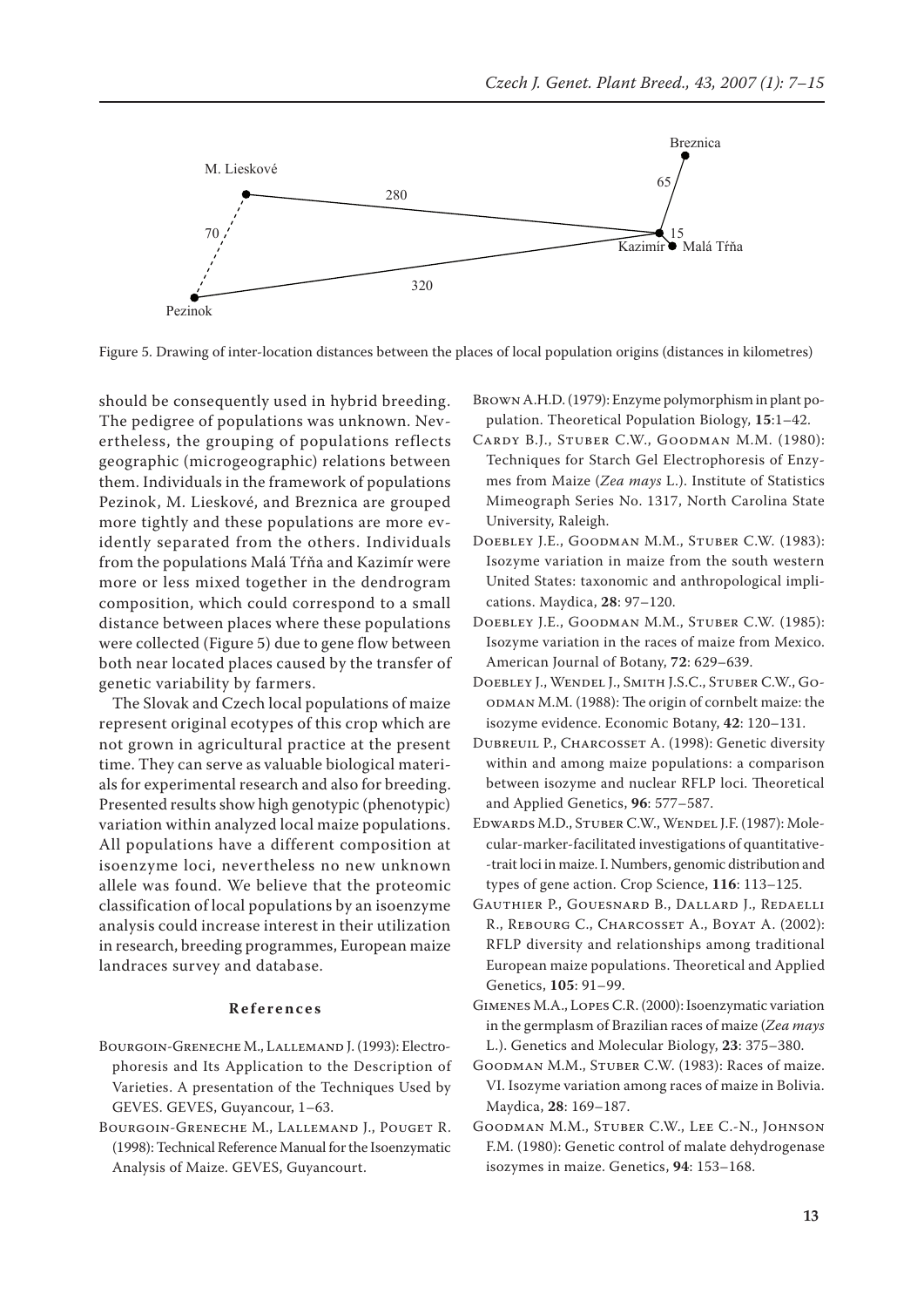GRENECHE M., GIRAUD G. (1989): Manuel technique de référence pour l'analyse isoenzymatique du Mais. GEVES, Surgeres, 1–78.

Heckenberger M., Bohn M., Ziegle J.S., Joe L.K., Hauser J.D., HUTTON M., MELCHINGER A.E. (2002): Variation of DNA fingerprints among accessions within maize inbred lines and implications for identification of essentially derived varieties. I. Genetic and technical sources of variation in SSR data. Molecular Breeding, **10**: 181–191.

HEYWOOD J.S., FLEMING T.H. (1986): Patterns of allozyme variation in three Costa Rica species of piper. Biotropica, **18**: 208–216.

Kahler A.L., Hallauer A.R., Gardner C.O. (1986): Allozyme polymorphisms within and among openpollinated and adapted exotic populations of maize. Theoretical and Applied Genetics, **72**: 592–601.

Labate J.A., Lamkey K.R., Lee M., Woodman W.L. (1999): Temporal changes in allele frequencies in two reciprocally selected maize populations. Theoretical and Applied Genetics, **99**: 1166–1178.

LAVERGNE V. (1988): Variabilité entre populations de mais (*Zea mays* L.). Approche biométrique et approche enzymatique. Thése de Docteur Ingénieur, Université Paris-Sud. In: Bourgoin-Greneche M., LALLEMAND J., POUGET R. (1998): Technical Reference Manual for the Isoenzymatic Analysis of Maize. Geves, Guyancourt.

Lefort-Buson M., Lavergne V., Daudin J.J., Charcosset A., Sampoux J.P., Gallais A. (1991): Genetic variability among populations of maize germplasm. 2. Enzymatic polymorphism and its relationship to quantitative trait diversity. Maydica, **36**: 237–246.

Llaurado M., Moreno-Gonzales J., Arus P. (1993): Classification of Northern Spanish populations of maize by methods of numerical taxonomy. 2. Isozyme variation. Maydica, **4**: 249–258.

Lu H., Li J.S., Liu J.L., Bernardo R. (2002): Allozyme polymorphisms of maize populations from southwestern China. Theoretical and Applied Genetics, **104**: 119–126.

Marsan P.A., Castiglioni P., Fusari F., Kuiper M., MOTTO M. (1998): Genetic diversity and its relationship to hybrid performance in maize as revealed by RFLP and AFLP markers. Theoretical and Applied Genetics, **96**: 219–227.

Matsuoka Y., Vigouroux Y., Goodman M.M., Sanchez J.G., Buckler E., Doebley J. (2002): A single domestication for maize shown by multilocus microsatellite genotyping. Proceeding of the National Academy of Sciences of the USA, **99**: 6080–6084.

Melchinger A.E., Messmer M.M., Lee M., Woodman W.L., Woodman W.L., Lamkey K.R. (1991): Diversity

and relationships among U.S. maize inbreds revealed by restriction fragment length polymorphism. Crop Science, **31**: 669–678.

Messmer M.M., Melchinger A.E., Boppenmaier J., Brunklaus-Jung E., Herrman R.G. (1992): Relationships among early European maize inbreds. I: genetic diversity among flint and dent lines revealed by RFLPs. Crop Science, **32**: 1301–1309.

Nei M. (1972): Genetic distances between populations. American Naturalist, **106**: 283–292.

Newton K.J., Schwartz D. (1980): Genetic basis of the major malate dehydrogenase isozymes in maize. Genetics, **95**: 425–442.

Pinto L.R., Vieira, M.L.C., de Souza C.L., da Silva R.M. (2003): Isoenzymatic variability in tropical maize populations under reciprocal recurrent selection. Scientia Agricola, **60**: 291–297.

PFLÜGER L.A., SCHLATTER A.R. (1996): Isozyme variation in some races of maize from Argentina. Genetic Resources and Crop Evolution, **43**: 357–362.

REBOURG C., GOUESNARD B., CHARCOSSET A. (2001): Large scale molecular analysis of traditional European maize populations. Relationships with morphological variation. Heredity, **86:** 574–587.

Rebourg C., Chastanet M., Gouesnard B., Welcker C., DUBREUIL P., CHARCOSSET A. (2003): Maize introduction into Europe: the history reviewed in the light of molecular data. Theoretical and Applied Genetics, **106:** 895–903.

Reedy M.E., Knapp A.D., Lamkey K.R. (1995): Isozyme allelic frequency changes following maize (*Zea mays* L.) germplasm regeneration. Maydica, **40**: 269–273.

Revilla P., Soengas P., Malvar R.A., Cartea M.E., Ordás A. (1998): Isozyme variation and historical relationships among the maize races of Spain. Maydica, **43**: 175–182.

Ryšavá B. (1997): Genetic resources of maize (*Zea mays* L.) in Slovakia. In: Lipman E., Ellis R.H., Gass T. (eds): Maize Genetic Resources in Europe. Report of workshop, IPGRI, 28-29 May 1996, Rome, 48–51.

Sanou J., Gouesnard B., Charrier A. (1997): Isozyme variability in west-african maize cultivars (*Zea mays* L.). Maydica, **42**: 1–11.

Smith J.S.C., Goodman M.N., Stuber C.W. (1985): Genetic variability within U.S. maize germplasm. I. Historically Important Lines. Crop Science, **25**: 550–555.

Stuber C.W., Goodman M.M., Moll R.H. (1982): Improvement of yield and ear number resulting from selection at allozyme loci in a maize population. Crop Science, **22**: 737–740.

Stuber C.W., Wendel J.F., Goodman M.M., Smith J.S.C. (1988): Techniques and scoring procedures for